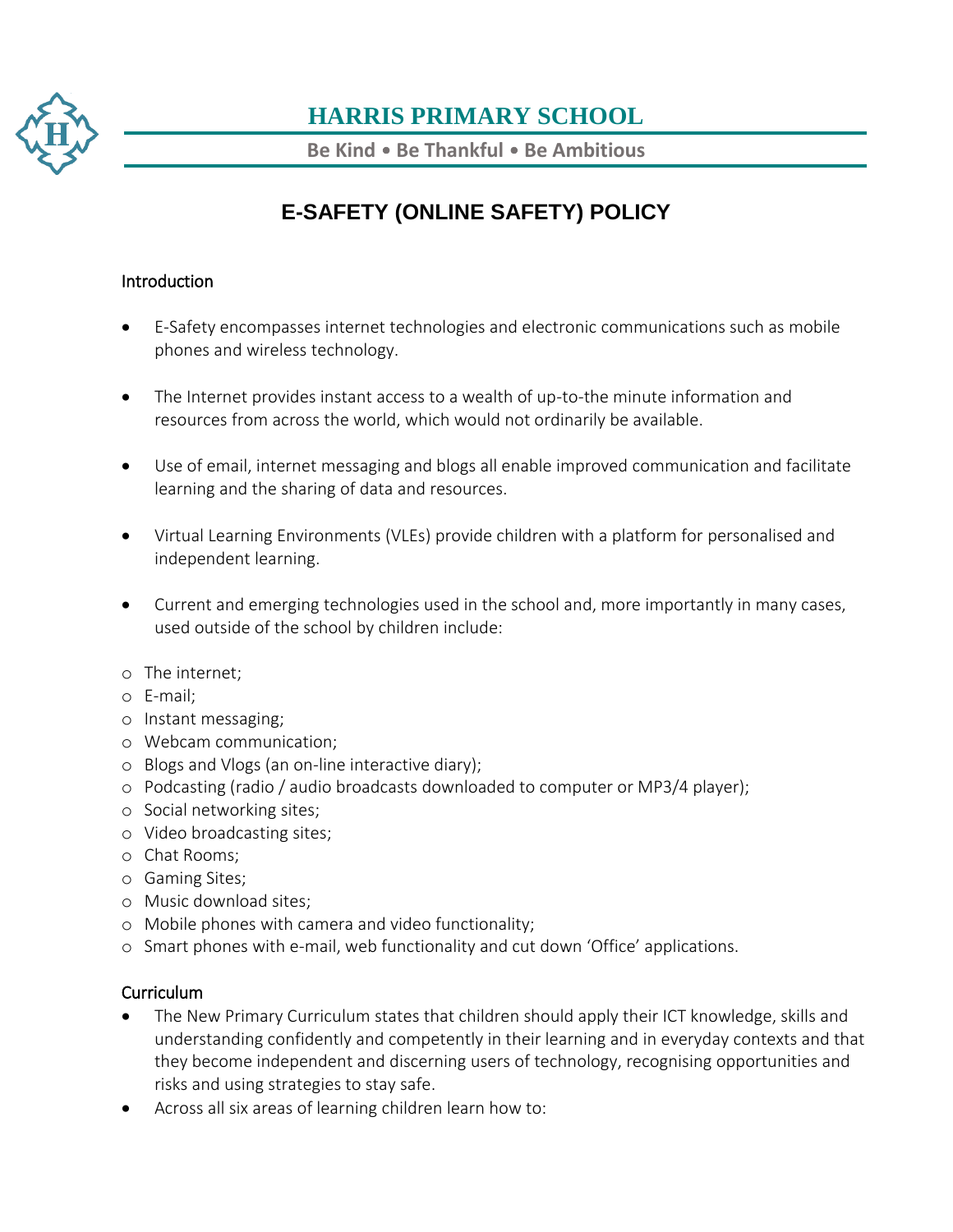

**Be Kind** • **Be Thankful** • **Be Ambitious**

# **E-SAFETY (ONLINE SAFETY) POLICY**

- $\circ$  Find and select information from digital and online sources, making judgments about accuracy and reliability;
- o Create, manipulate and process information using technology to capture and organise data, in order to investigate patterns and trends;
- o Explore options using models and simulations; and combine still and moving images, sounds and text to create multimedia products;
- o Collaborate, communicate and share information using connectivity to work with, and present to, people and audiences within and beyond school;
- o Refine and improve their work, making full use of the nature and pliability of digital information to explore options and improve outcomes.

#### Possible dangers…

- Children might inadvertently access content of an unsavoury, distressing or offensive nature on the Internet or receive inappropriate or distasteful emails.
- Children might receive unwanted or inappropriate emails from unknown senders, or be exposed to abuse, harassment or 'cyber-bullying' via email, text or instant messaging, in chat rooms or on social-networking websites.
- Chat rooms provide cover for unscrupulous individuals to groom children.

### Social and Educational benefits…

- Children are equipped with skills for the future.
- The Internet provides Instant access to a wealth of up-to-date information and resources from across the world, which would not be otherwise available.
- The Internet helps to improve children's reading and research skills.
- Email, instant messaging and social networking helps to foster and develop good social and communication skills.

#### These far outweigh the risks involved and as a school we will ensure users are made aware of the issues and concerns and receive ongoing education in choosing and adopting safe practices and behaviours.

### Policies and Procedures

- The school's e-safety policy will operate in conjunction with other policies including: Behaviour, Anti-Bullying, Teaching and Learning and Data Protection/GDPR.
- Our e-Safety Policy has been written building on BECTA government guidance.
- The e-Safety Policy and its implementation will be reviewed annually and where necessary in cases of reported misconduct or risks.
- All school staff and pupils are to sign an Acceptable Use Policy (AUP) detailing the ways that staff, pupils and all network users should use our ICT facilities and reflects the need to raise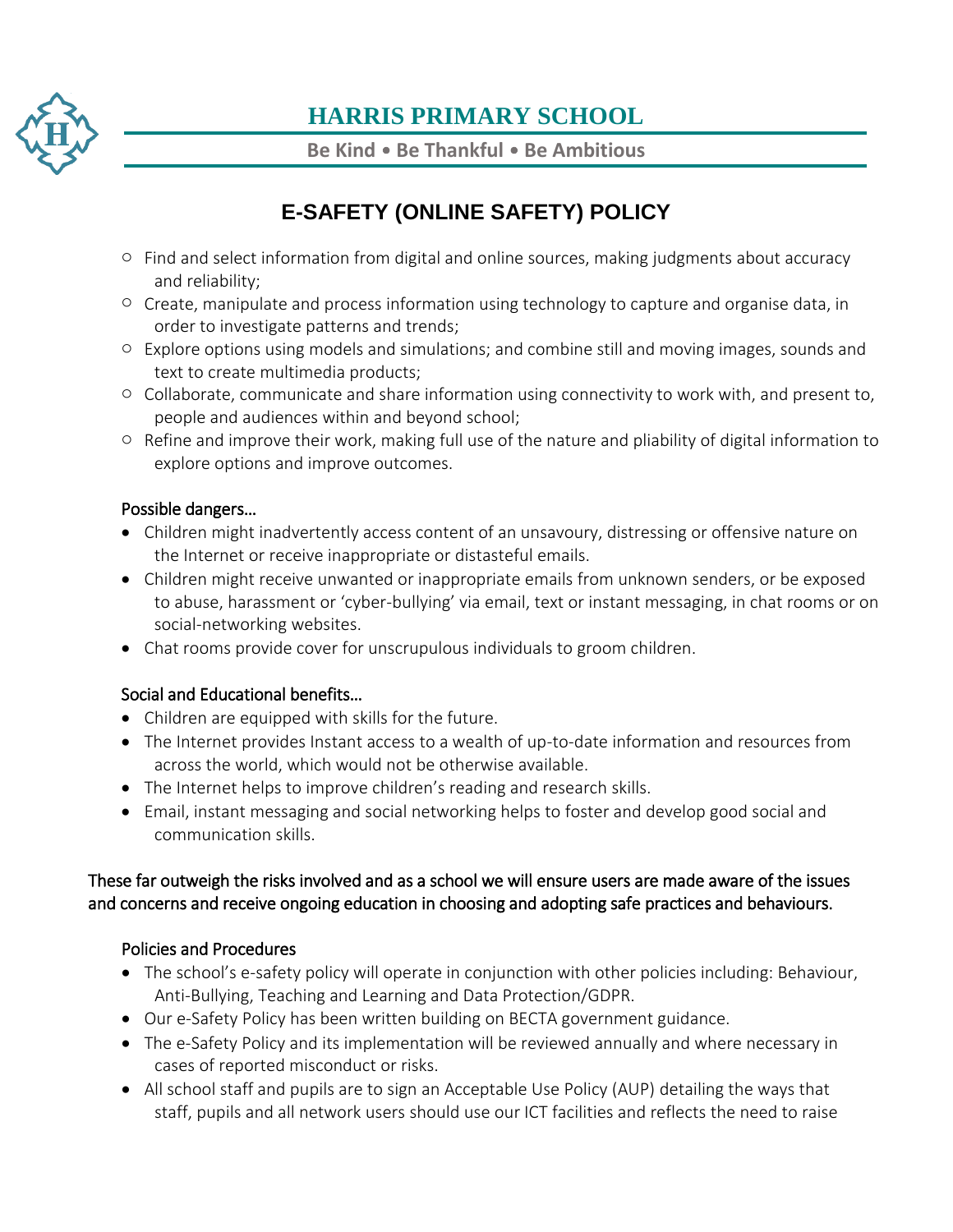

**Be Kind** • **Be Thankful** • **Be Ambitious**

# **E-SAFETY (ONLINE SAFETY) POLICY**

awareness of the safety issues associated with electronic communications as a whole. The AUP is displayed in all classrooms and on laptop trolleys.

 E-safety will form a key part of the ICT/PSHE Curriculum. Children will be made aware of the dangers and risks of using the Internet and mobile technologies throughout the school year.

### Shared Network

- All staff must access the network using their own logins and passwords. These must not be disclosed or shared. The children will login using their year group's username.
- Users must respect confidentiality and attempts should not be made to access another individual's personal folder on the network without permission.
- Software should not be installed without prior permission from the ICT Technician or subject leader.
- Removable media (e.g. pen drives/memory sticks and CD-ROMs) must be scanned for viruses before being used on a machine connected to the network. Pupils may send in files to class teachers by email.
- Machines must never be left 'logged on' and unattended. If a machine is to be left for a short while, it must be 'locked.' (Ctrl+alt+del followed by 'lock computer').
- Machines must be 'logged off' correctly after use.
- The school has a wireless network, which is encrypted to prevent outsiders from being able to access it.
- Staff must ask permission from the e-Safety Coordinator before installing software on any school machines, which should normally be installed by the Network Manager.

### **Filtering**

- The school uses a firewall provided by Lancashire ICT/ CLEO.
- School can ask IT Support for sites to be added and deleted using Lightspeed.
- The school ensures that systems to protect pupils are reviewed and improved.
- If staff or pupils discover unsuitable sites, the URL must be reported to a teacher and the e–Safety Coordinator immediately.
- Senior staff regularly check to ensure that the filtering methods selected are appropriate, effective and reasonable.
- Any material that the school believes is illegal is reported to appropriate agencies such as CEOP.
- The school's access strategy is designed by educators to suit the age and curriculum requirements of the pupils.

#### Internet Access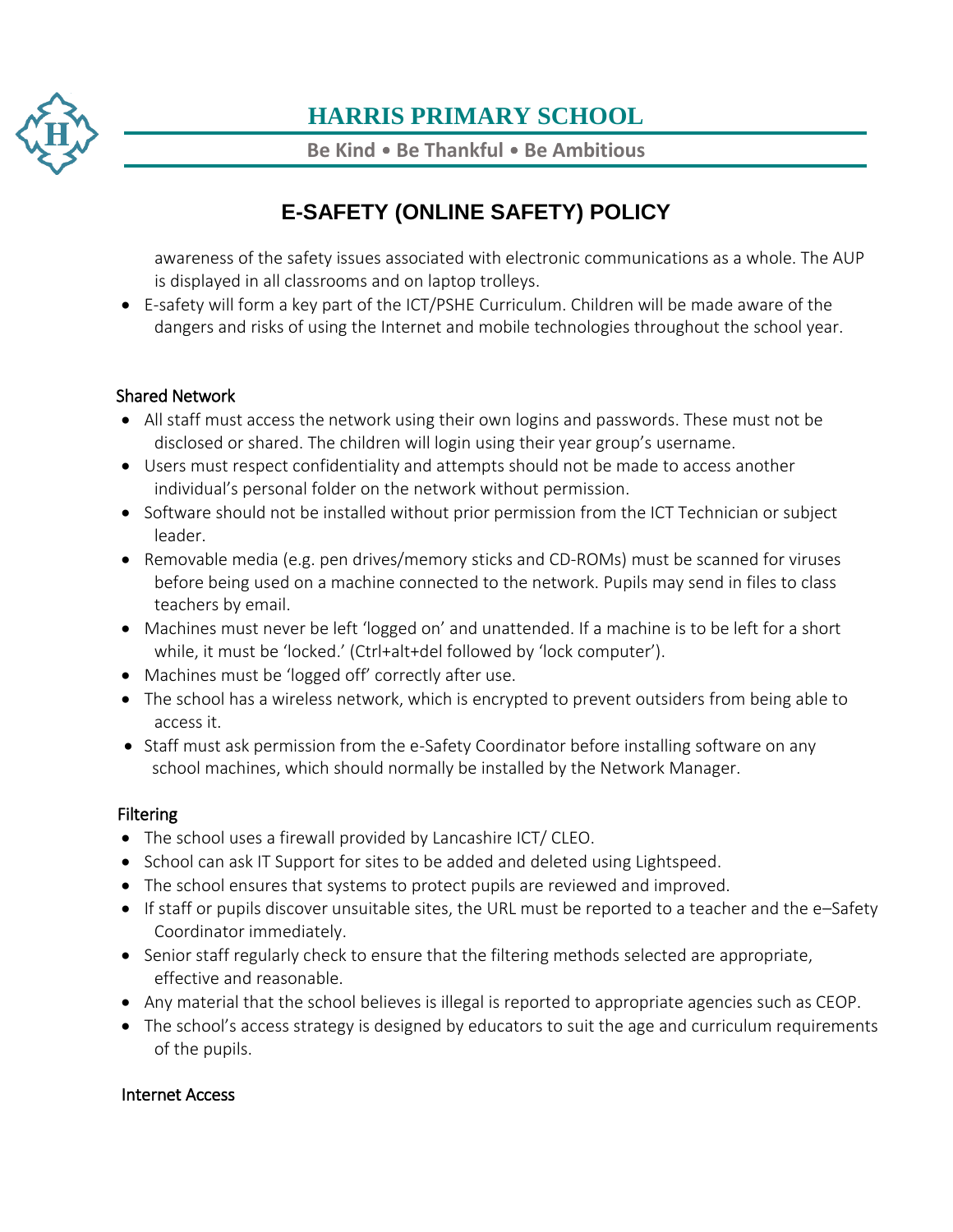

**Be Kind** • **Be Thankful** • **Be Ambitious**

# **E-SAFETY (ONLINE SAFETY) POLICY**

- The internet is an essential element of education, business and social interaction. The school has a duty to provide pupils with quality internet access as part of their learning experience.
- Internet use is a part of our curriculum and a necessary tool for staff and pupils.
- The school internet access will be designed expressly for pupil use and will use appropriate filtering system.
- Pupils will be taught what internet use is acceptable and what is not and given clear objectives for internet use.
- Pupils will not use the internet without having permission from a member of staff.
- All users must sign an Acceptable Use Agreement before accessing the internet in school.
- Parental or carer consent is given in order for children to be allowed to use the internet.
- The internet must only be used for professional or educational purposes.
- Children must be supervised at all times when using the internet.
- Procedures for safe internet use will be clearly displayed beside every computer with access to the internet.
- Accidental access to inappropriate, abusive or racist material is to be reported without delay to the Headteacher and a note of the offending website address (URL) taken so that it can be blocked.
- Internet use will be monitored regularly in accordance with the Data Protection Act.
- Pupils using the 'Internet Cafe' at break times will be supervised by staff at all times and strict guidance will be given on acceptable websites for these periods.
- Pupils will not use social networking sites in the school and will be educated about their safe usage in their own time.
- Pupils will be advised never to give out personal details of any kind, which may identify them, their friends or their location.
- Pupils are forbidden from downloading games or other programs from the internet.
- The ICT technician will carry out downloading programs from the internet.
- Public chat-rooms and instant messaging are not allowed and should be blocked using the school internet filter. Any concerns should be reported to the ICT coordinator immediately.
- Access to peer-to-peer networks is forbidden in the school.
- Pupils will be educated in 'Information Literacy' and taught how to evaluate the internet content that they have located. Pupils will be taught the importance of crosschecking information before accepting its accuracy.
- The school will ensure that the use of internet derived materials by staff and pupils complies with copyright law. Pupils will be taught to reference materials they have found from other sources so as not to infringe copyright or the intellectual property of others.
- Pupils will be taught how to report unpleasant internet content.
- Anti-virus software is used on all machines and this is regularly updated to ensure its effectiveness.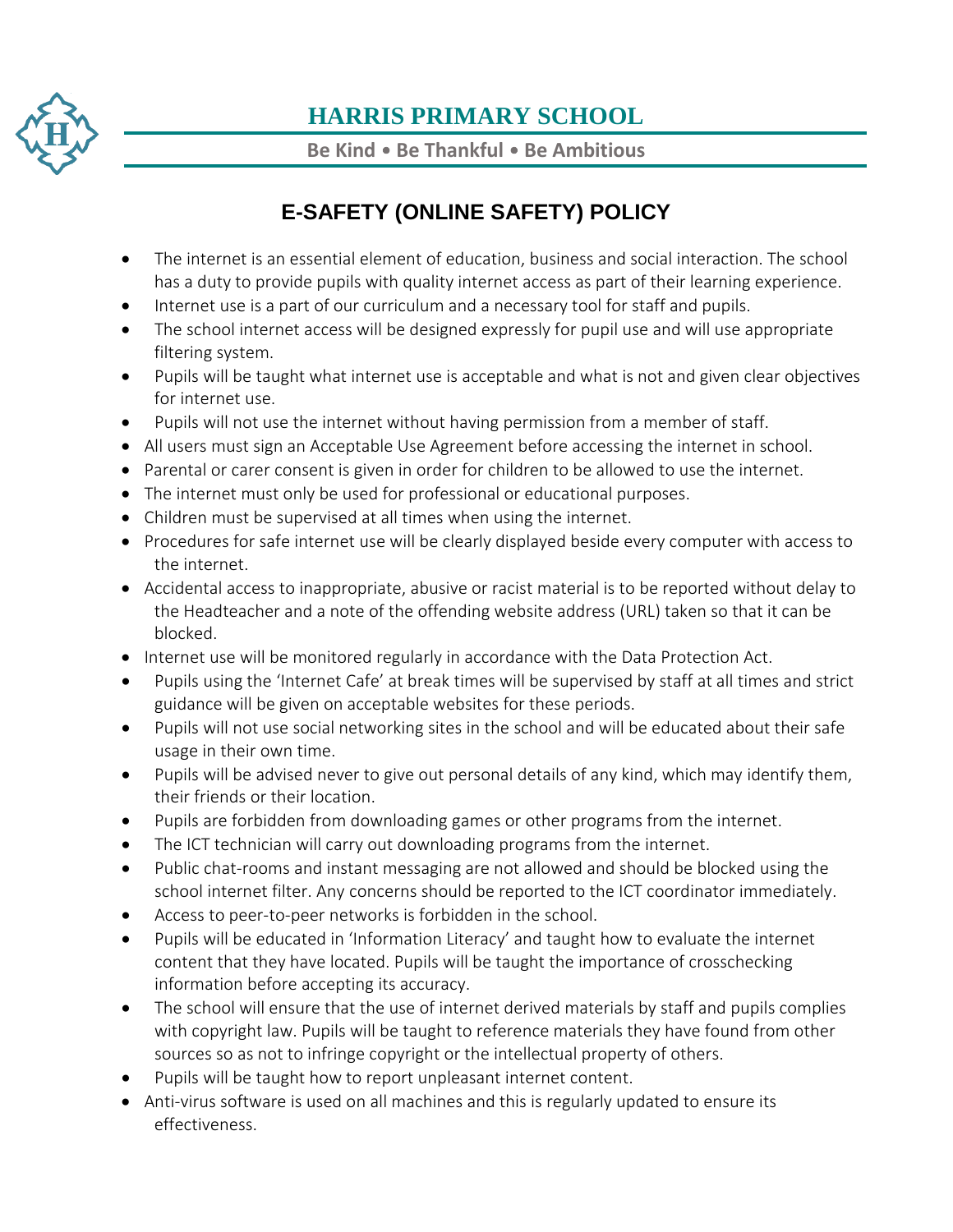

**Be Kind** • **Be Thankful** • **Be Ambitious**

# **E-SAFETY (ONLINE SAFETY) POLICY**

### E-mail

- All emails sent should be courteous and the formality and tone of the language used appropriate to the reader. No strong or racist language will be tolerated. Sanctions, appropriate to the case, will be imposed on any users who break this code.
- All emails sent from a school email account will carry a standard disclaimer disassociating the school and the Local Authority with the views expressed therein.
- Bullying, harassment or abuse of any kind via email will not be tolerated. Sanctions, appropriate to the case, will be imposed on any users who break this code.
- If users are bullied, or offensive emails are received, this must be reported immediately to a trusted adult or member of staff within the school. Emails received should not be deleted, but kept for investigation purposes.
- When available, pupils may only use approved school e-mail accounts on the school network. Pupils are not permitted to use their own personal email accounts on school equipment.
- Pupils must immediately tell a teacher if they receive an offensive e-mail.
- In e-mail communications, pupils must not reveal their personal details or those of others, or arrange to meet anyone without specific permission.
- Incoming e-mails should be treated as suspicious and attachments not opened unless the author is known. All email attachments must first be scanned before they can be opened
- Staff should never use personal e-mail addresses to communicate with pupils. The ICT coordinator will provide an official school e-mail address.

### Cameras, Video Equipment and Webcams

- Permission must be obtained from a child's parent or carer before photographs or video footage can be taken. In order to support this policy, we would ask parents/carers not to use any images of our pupils on social networking sites such as Facebook. This includes any professional photos that have been purchased through the school and any photos taken during school concerts or sports events. Your individual rights to use family pictures on social networking sites are not affected by this, although it is advisable to consider whether images posted on any websites could be copied and/or misused.
- Photographs or video footage will be downloaded immediately and saved into a designated folder.
- Any photographs or video footage stored must be deleted immediately once no longer needed.
- Staff will not use personal equipment to record images, unless they have permission to do so. Any adult using their own camera, video recorder or camera phone during a trip or visit must transfer and save images and video footage onto the school network immediately upon their return.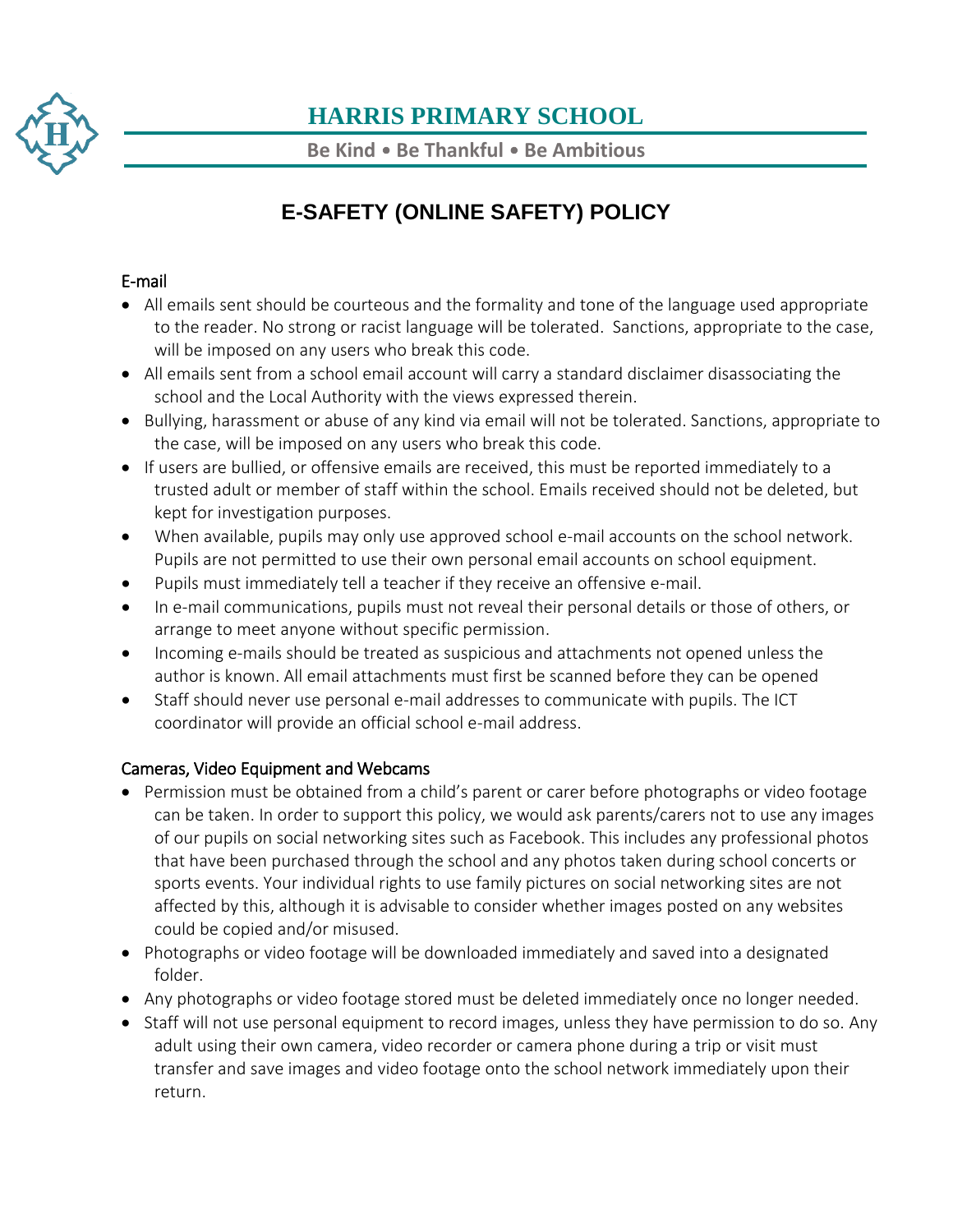

**Be Kind** • **Be Thankful** • **Be Ambitious**

# **E-SAFETY (ONLINE SAFETY) POLICY**

- Parents of any child will be allowed to record school performances (eg Nativity or Star Assembly) provided the recording is for viewing within that child's family and must not be shared on social media.
- When available, video conferencing and webcam use will be appropriately supervised.
- Pupils will be taught the dangers of using webcams outside of the school.
- Video conferencing equipment and webcams must be switched off (disconnected) when not in use and the camera turned to face the wall.
- Webcams must not be used for personal communication and should only be used with an adult present.
- Children and staff must conduct themselves in a polite and respectful manner when representing the school in a video conference or when corresponding via a webcam. The tone and formality of the language used must be appropriate to the audience and situation.

### School Website

- The school website is provided for use of school staff, pupils and the wider community. Class teachers will strictly prohibit unacceptable use and have total editorial control of postings.
- All staff and pupils possess a username and password as a level of security. The correct levels of privilege are applied to the correct users.
- Activity on the school website will be monitored to ensure that the content posted by users is valid and does not infringe the intellectual property rights of others.

### Published Content and the School Web site

- Staff or pupil's personal contact information will not be published. The contact details given online should be the school office.
- The class teacher will take editorial responsibility for their class page and ensure that content is accurate and appropriate.
- Permission from parents or carers will be obtained before photographs of pupils are published on the school web site. Pupils' full names will not be used anywhere on the website, particularly in association with photographs.
- Work can only be published with the permission of the pupil and parents.
- Pupil image file names will not refer to the pupil by name and should be securely stored on the school network.

#### Portable Devices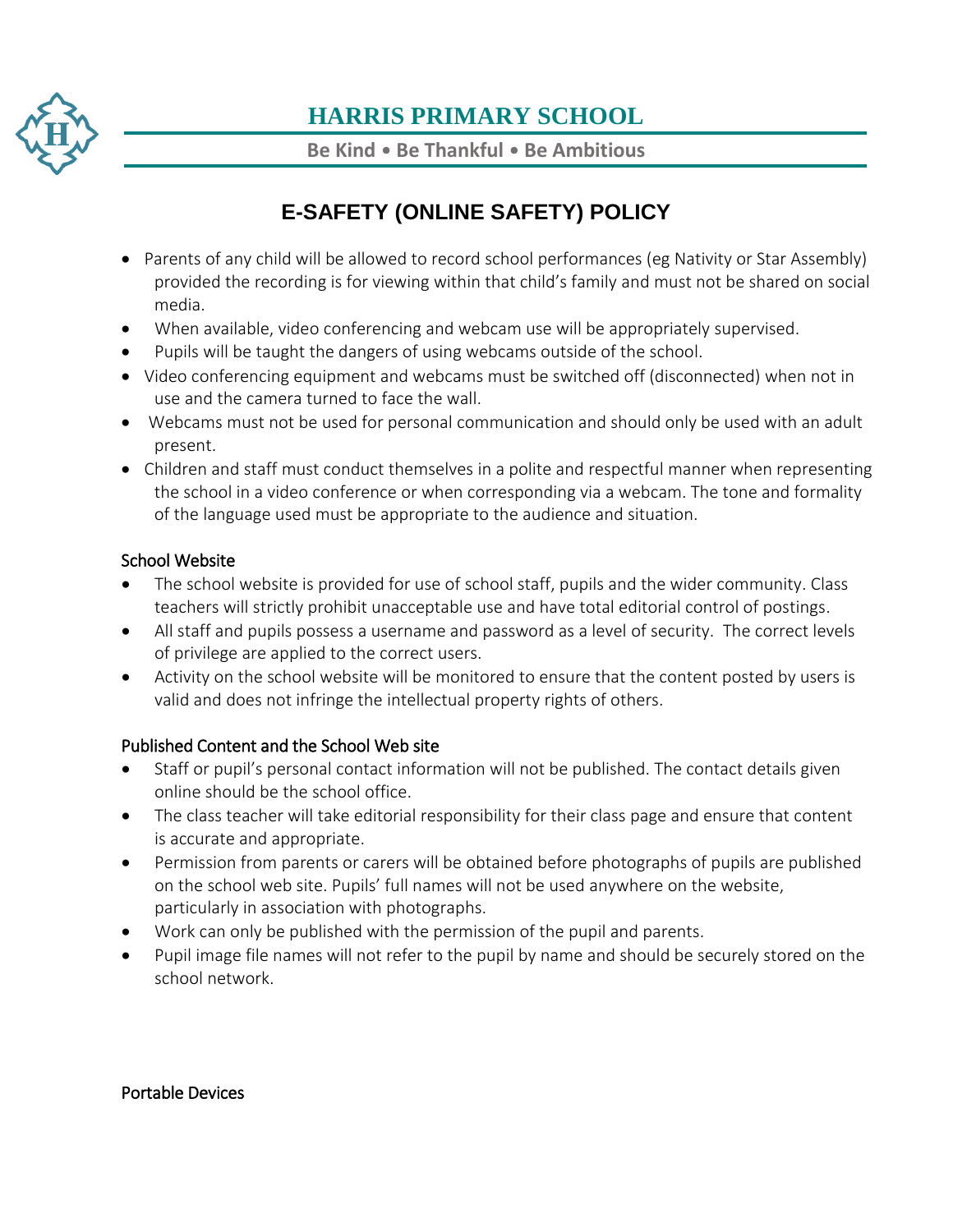

**Be Kind** • **Be Thankful** • **Be Ambitious**

# **E-SAFETY (ONLINE SAFETY) POLICY**

- Children are not permitted to have mobile phones in school without permission, and they should be switched off at all times during the school day and left in the school office.
- Staff are required to have their mobile phones on 'silent' during the school day and should only use them during their break times or with permission from the Head Teacher.
- The sending of abusive or inappropriate text messages is forbidden.
- Staff should be aware that technologies such as portable laptops and mobile phones may access the internet by bypassing filtering systems and present a new route to undesirable material and communications.
- Staff should not use their personal mobile phones to contact pupils or capture photographs of children, unless given permission to do so. Alternative equipment will be provided by the school.
- Pupils are taught how to protect themselves against becoming victims of theft and how to report such an event to the correct authority.

### Managing Emerging Technologies

- Emerging technologies will be examined for educational benefit and a risk assessment will be carried out before use in the school is allowed.
- Technologies such as mobile phones with wireless internet access can bypass the school filtering systems and present a new route to undesirable material and communications.
- Games machines including the Sony PlayStation, Microsoft Xbox and others have Internet access, which may not include filtering. These may not be used in the school.

### Protecting Personal Data

 Personal data will be recorded, processed, transferred and made available according to the General Data Protection Regulation 2018.

### Roles and Responsibilities

- The name of our e-Safety Coordinator is available from the school office.
- Support will be provided by the ICT technician. Our e-Safety Coordinator ensures they keep up to date with e-Safety issues and guidance; keeps the Headteacher, senior management and Governors updated as necessary; ensures that any e-safety concerns are reported in the first instance to the e-Safety Coordinator who will investigate the concern and take the appropriate action.
- Our Governors have an understanding of e-Safety issues and strategies at the school, and are aware of local and national guidance on e-safety and are updated at least annually on policy developments.
- Our staff have e-safety responsibilities: to be familiar with the policy and to adhere to its procedures and must be familiar with the school's policy in regard to: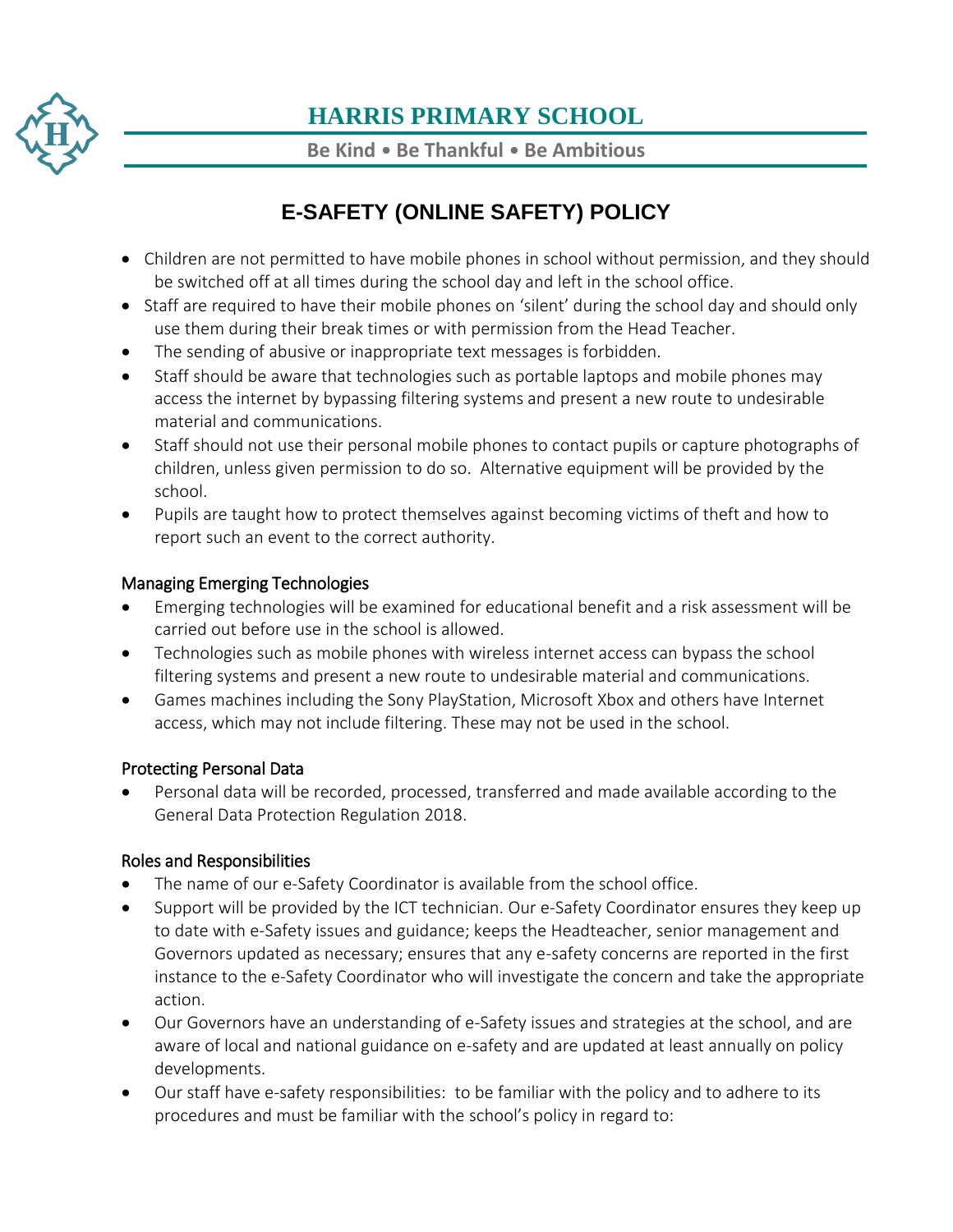

**Be Kind** • **Be Thankful** • **Be Ambitious**

### **E-SAFETY (ONLINE SAFETY) POLICY**

- o Safe use of e-mail;
- o Safe use of internet;
- o Safe use of the school network, website, equipment and data;
- o Safe use of digital images and digital technologies, such as mobile phones and digital cameras;
- o Publication of pupil information/photographs and use of the web site;
- o E-Bullying / Cyber bullying procedures;
- o Their role in providing e-safety education for pupils;
- o Staff should be aware that Internet traffic could be monitored and traced to the individual user. Discretion and professional conduct is essential;
- o Staff will always use a child friendly, safe search engine when accessing the Internet with pupils. (e.g. Google Safe Search – default settings).
- o GDP Regulations
- School staff will be reminded/updated about e-safety matters at least once a year.

#### Management of ICT

#### Assessing risks

- o The school will take all reasonable precautions to prevent access to inappropriate material. However, due to the international scale of linked internet content, it is not possible to guarantee that unsuitable material will never appear on a school computer. The school cannot accept liability for the material accessed, or any consequences of internet access.
- o The school will continue to monitor the use of Internet, email and messaging services.
- o The school should audit ICT use to establish if the e-Safety Policy is adequate and that the implementation of the e-Safety Policy is appropriate.

### • Handling e-safety complaints

- o Complaints of Internet misuse will be dealt with by the e-Safety Coordinator.
- o Any complaint about staff misuse must be referred to the Headteacher;
- o Complaints of a child protection nature must be dealt with in accordance with school safeguarding/child protection procedures (see Safeguarding/Child Protection Policy).
- o Pupils and parents will be informed of the possible consequences for pupils misusing the internet.
- o Pupils and parents will be informed of the complaints procedure.
- o Discussions will be held with the Police to establish procedures for handling potentially illegal issues.
- Enlisting parents' support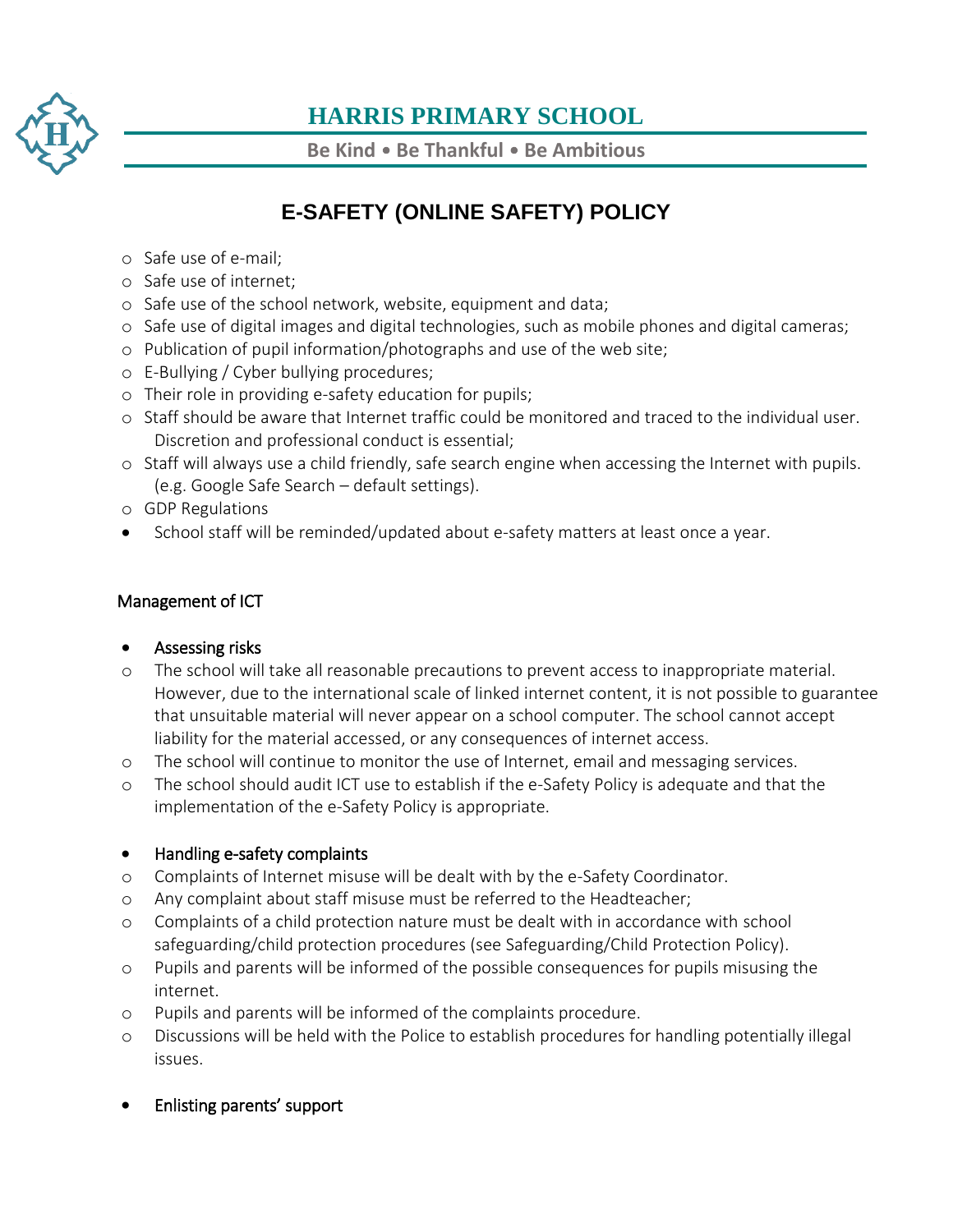

**Be Kind** • **Be Thankful** • **Be Ambitious**

### **E-SAFETY (ONLINE SAFETY) POLICY**

- o Parents' attention will be drawn to the school e-Safety Policy in newsletters and on the school web site.
- o Parents will be given a copy of the Acceptable Use Policy that their child has signed. They will be encouraged and supported to monitor their children's use of technology at home.

#### • Sanctions

- o If rules are broken the types of sanctions we intend to impose if procedures are not adhered…
- o Letters may be sent home to parents or carers (if applicable).
- o Users may be suspended from using the school's computers, Internet or email, etc. for a given period of time/indefinitely.
- o Details may be passed on to the police in more serious cases.
- o Legal action may be taken in extreme circumstances.

#### • Concluding Statement

 As a school we are aware that the procedures in this policy will be subject to ongoing review and modification in order to keep up with advances in the technology coming into the establishment/service and that this policy will not remain static. It may be that staff/children might wish to use an emerging technology for which there are currently no procedures in place. It is therefore advisable to state that the use of any emerging technologies will be permitted upon completion and approval of a risk assessment, which will be used to inform future policy update.

The school has appropriate filters and monitoring systems in place regarding use of internet (3G and 4G) in school.

### PREVENT

Under the Counter Terrorism and Security Act 2015, schools have a duty to "have due regard to the need to prevent people from being drawn into terrorism".

This school is mindful of our duty to PREVENT extremism/terrorism. To this end the British Values of tolerance, democracy, rule of law and individual liberty are promoted and taught throughout our procedures, policies and curriculum.

Schools should be safe places for children to discuss and understand these issues and this policy is not intended to limit discussions surrounding sensitive issues. However, any visitors or speakers, whether invited by pupils or staff, must be suitable for primary age children and will be fully supervised by the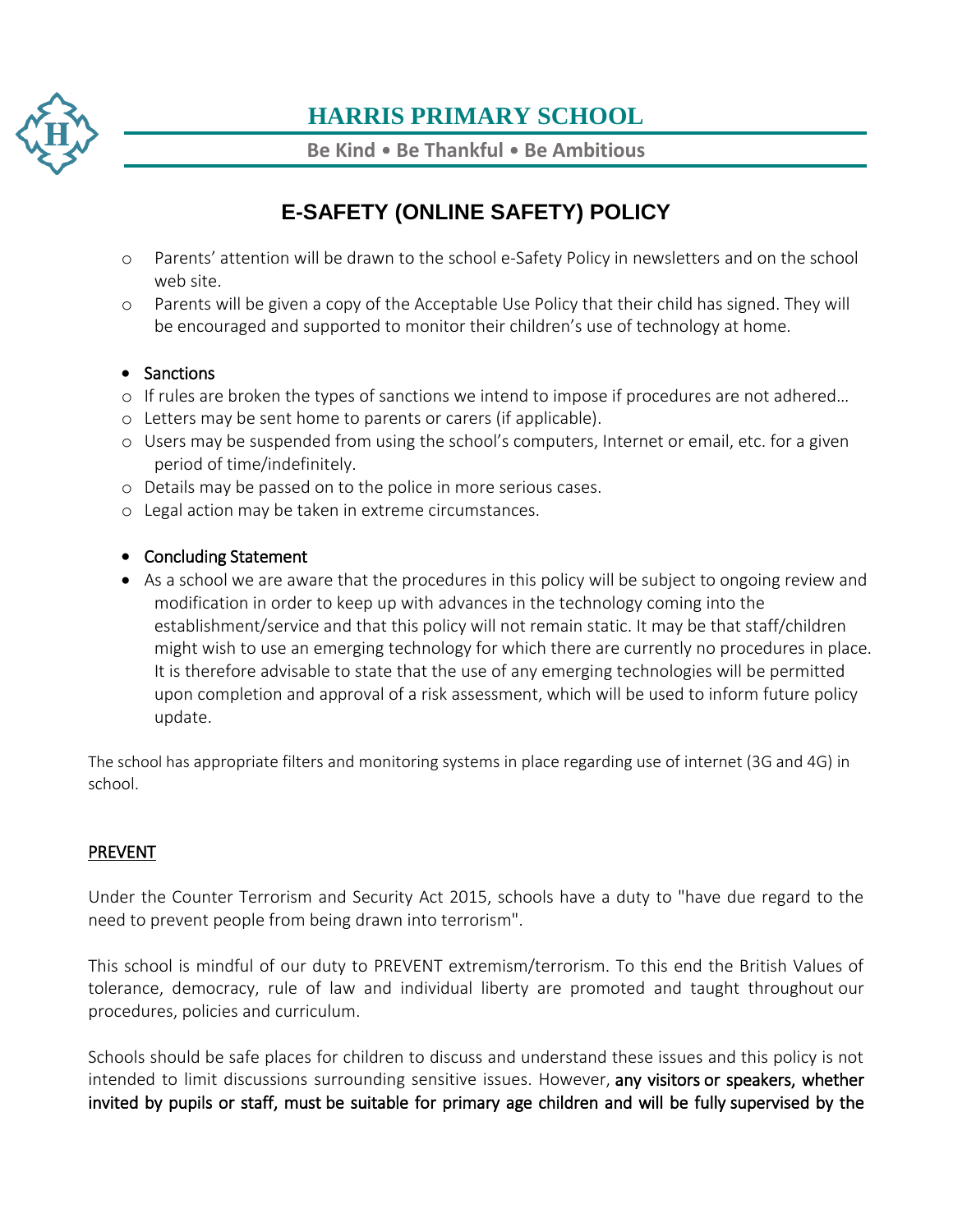

**Be Kind** • **Be Thankful** • **Be Ambitious**

### **E-SAFETY (ONLINE SAFETY) POLICY**

[class](https://www.harris.lancs.sch.uk/) teacher during their time in school. School events will be checked by the Headteacher to ensure they will not pose a risk.

[The](https://www.harris.lancs.sch.uk/contact-details/) school has robust safeguarding procedures in place to identify children at risk and to intervene as appropriate. All areas of the curriculum will support diversity, welfare, equality and safety. Pupils will be encouraged to respect others with particular regard to the protected characteristics in the Equality Act 2010.

Any concerns regarding radicalism, extremism or terrorism must be reported to the Headteacher/DSL for Safeguarding immediately.

Reviewed by: Mrs S Vaughan-Dyke

Date of Review: December 2021

Date of Next Review: December 2022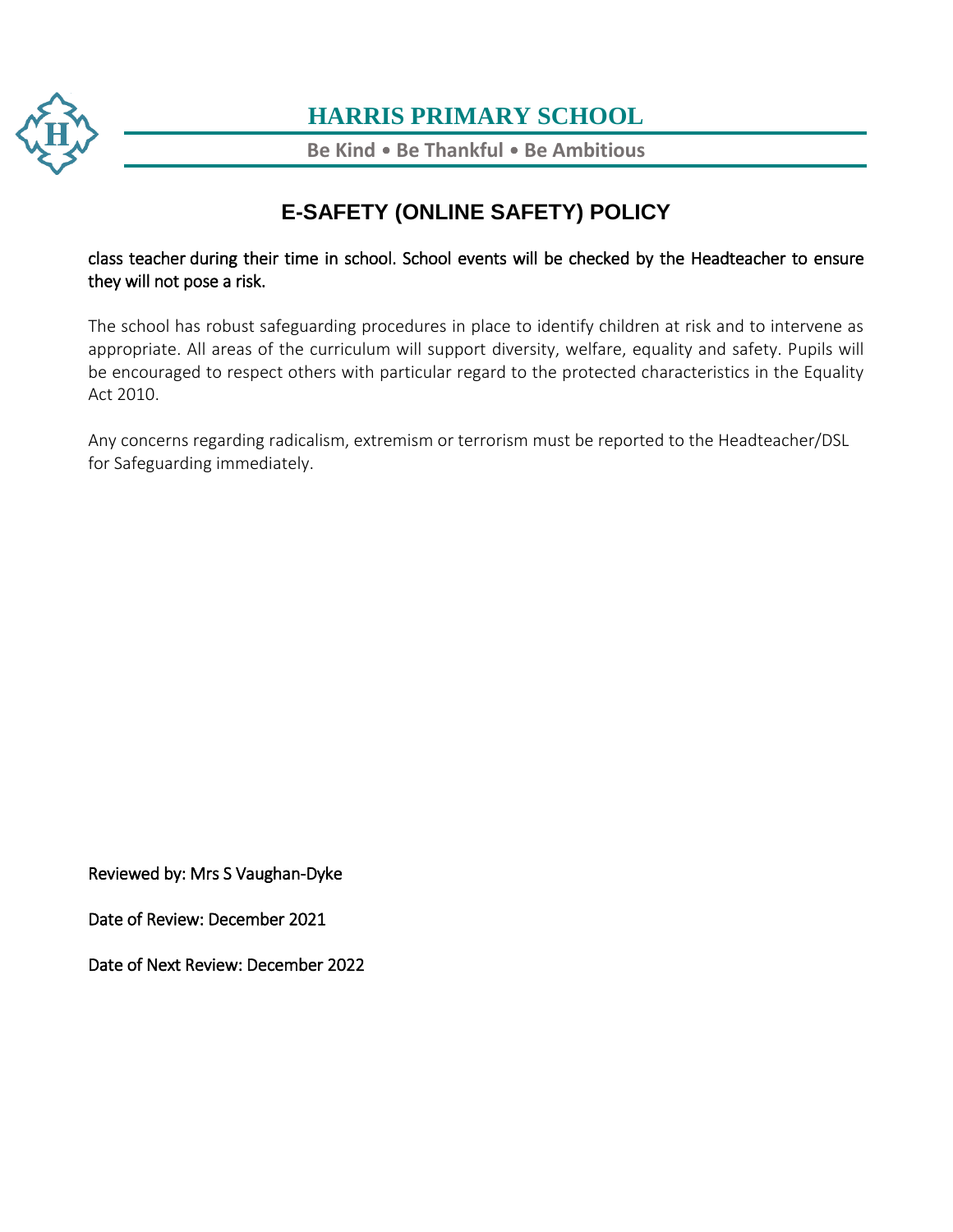

**Be Kind** • **Be Thankful** • **Be Ambitious**

# **E-SAFETY (ONLINE SAFETY) POLICY**

### Appendix 2 – Internet Use

| Activities                                                                                     | Key e-safety issues                                                                                                                                                                                             | Relevant websites                                        |
|------------------------------------------------------------------------------------------------|-----------------------------------------------------------------------------------------------------------------------------------------------------------------------------------------------------------------|----------------------------------------------------------|
| Creating web directories to<br>provide easy access to<br>suitable websites.                    | Parental consent should be sought.<br>Pupils should be supervised.<br>Pupils should be directed to specific,<br>approved on-line materials.                                                                     | Web directories e.g.<br>Lancashire Grid for<br>Learning  |
| Using search engines to<br>access information from a<br>range of websites.                     | Parental consent should be sought.<br>Pupils should be supervised.<br>Pupils should be taught what<br>internet use is acceptable and what<br>to do if they access material they are<br>uncomfortable with.      | Ask.com<br>Safe Search Kids<br>Google (monitored)        |
| Exchanging information<br>with other pupils and asking<br>questions of experts via e-<br>mail. | Pupils should only use approved e-<br>mail accounts.<br>Pupils should never give out<br>personal information.<br>An e-mail address with protected<br>password should be used.                                   | Class email account<br>Password held by class<br>teacher |
| Publishing pupils' work on<br>school and other websites.                                       | Pupil and parental consent should be<br>sought prior to publication.<br>Pupils' full names and other personal<br>information should be omitted.                                                                 |                                                          |
| Publishing images including<br>photographs of pupils.                                          | Parental consent for publication of<br>photographs should be sought.<br>Photographs should not enable<br>individual pupils to be identified by<br>name.<br>File names should not refer to the<br>pupil by name. |                                                          |
| Social Network sites.                                                                          | No access allowed.                                                                                                                                                                                              |                                                          |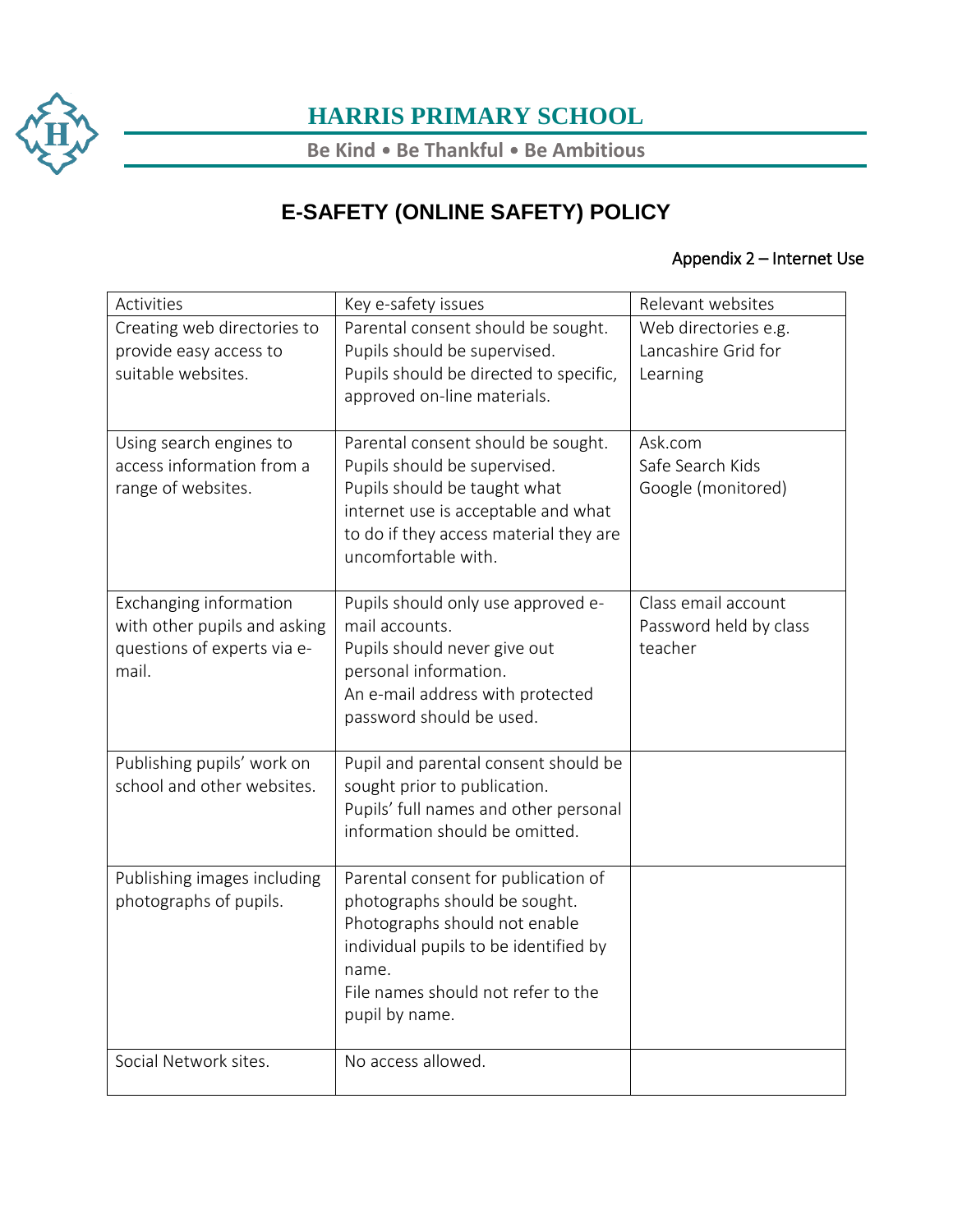

**Be Kind** • **Be Thankful** • **Be Ambitious**

### **E-SAFETY (ONLINE SAFETY) POLICY**

#### Appendix 3 – Acceptable Use Policy

Poster to be displayed by all computers and explained to children: KS2 children to read and sign AUP before using school computers.



#### These rules will keep everyone safe and help us to be fair to others.

- I will ask permission before entering any website, unless my teacher has already approved that site.
- On a network or permitted website, I will only use my own login and password, which I will keep secret.
- I will not look at, move, change or delete other people's files.
- $\bullet$  I will not alter any computer settings, including passwords, screen savers, backgrounds, themes or locations of icons.
- $\bullet$  I will not download software or apps.
- $\bullet$  I will not bring digital files or storage devices to school without permission from school.
- I will only use the computers for schoolwork and homework.
- I will only e-mail people that my teacher has approved.
- The messages I send will be polite and sensible.
- I will not give my home address, phone number, send a photograph or video, or give any other personal information that could be used to identify me, my family or my friends, unless my teacher has given permission.
- I will ask for permission before opening an e-mail or an e-mail attachment sent by someone I do not know.
- I will not use internet chat or calls.
- If I see anything I am unhappy with or I receive messages I do not like, I will tell a teacher immediately.
- I know that the school may check my computer files and may monitor the internet sites I visit.
- I understand that if I deliberately break these rules, I could be stopped from using the internet or computers.

#### Websites to use at playtimes and lunchtimes: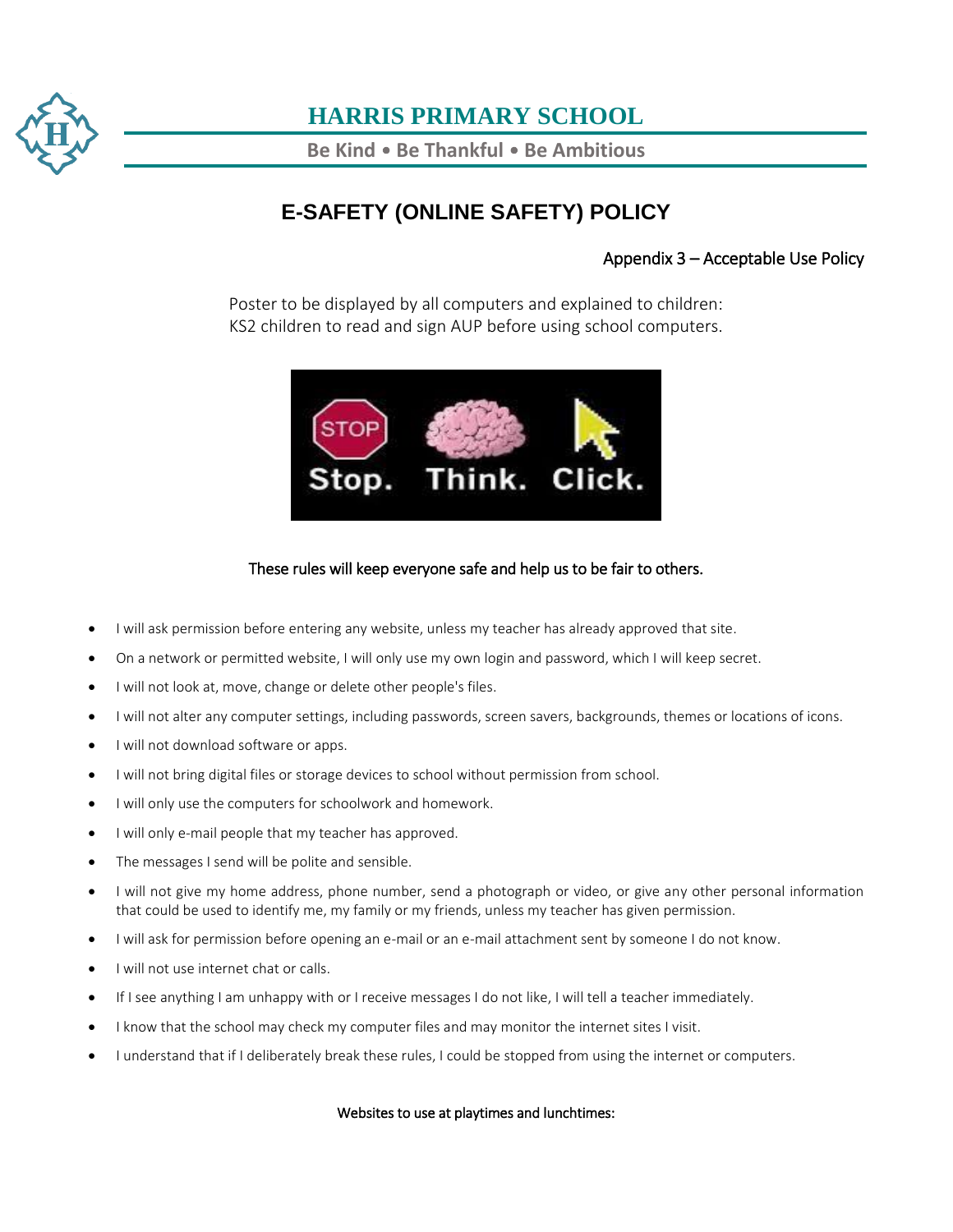

**Be Kind** • **Be Thankful** • **Be Ambitious**

# **E-SAFETY (ONLINE SAFETY) POLICY**



### Pupil Consent Form

The school may exercise its right by electronic means to monitor the use of the school's computer systems, including the monitoring of web-sites, the interception of e-mail and the deletion of inappropriate materials in circumstances where it believes unauthorised use of the school's computer system is or may be taking place, or the system is or may be being used for criminal purposes or for storing text or imagery which is unauthorised or unlawful.

| <b>Harris Primary School</b><br>Acceptable Use Policy for ICT<br>Please complete, sign and return to school.                                                                                       |        |  |
|----------------------------------------------------------------------------------------------------------------------------------------------------------------------------------------------------|--------|--|
| Pupil:                                                                                                                                                                                             | Class: |  |
| Pupil's Agreement<br>I have read and understood the school's Acceptable Use Policy for ICT. I will use the computer<br>system and internet in a responsible way and obey these rules at all times. |        |  |
| Signed:<br>(by pupil or on behalf of pupil)                                                                                                                                                        | Date:  |  |